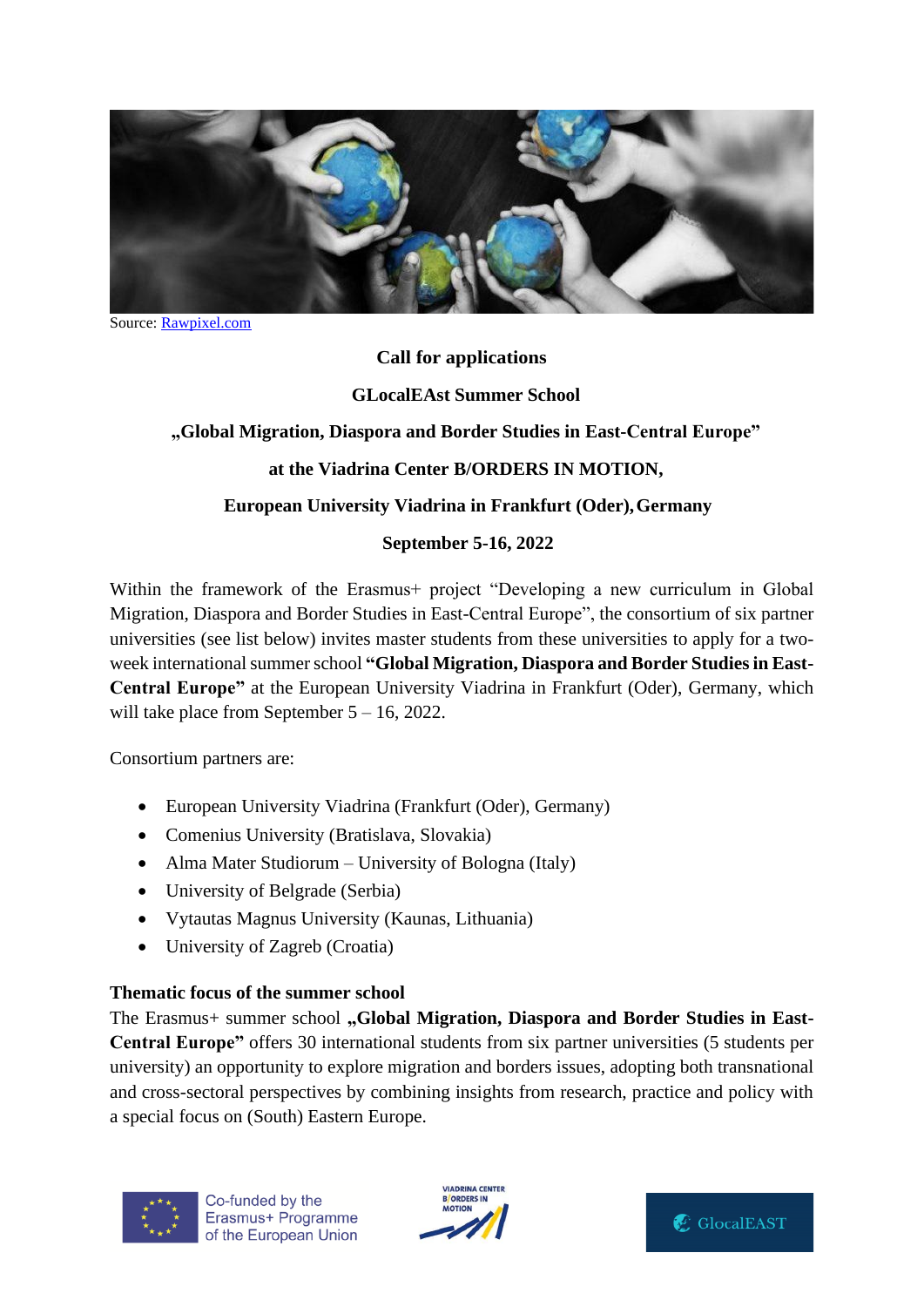In doing so, we address a topic that has become extremely urgent in light of Putin's war of aggression in Ukraine. However, the complex and interrelated challenges of migration, diaspora and borders have a much longer history - also in relation to (South) Eastern Europe. The region became a "transit area" in the so-called "refugee crisis" in the EU that peaked in 2015, but the region was also a site of migration to Western Europe from the socialist era to the post-Cold War period, lasting until today. More recently, the region has also become a place of immigration - for example, from Ukraine and other European states, but also from as far away as China. The proclamation of independent states after the fall of the Iron Curtain, which in some cases led to war and/or frozen border conflicts (as in Georgia, Moldova, and Kosovo), as well as EU association processes and new global constellations in general, affect migration in different ways. Migration - be it labor, family, educational, or flight migration - is based, at least in part, on international relations between states and the European Union that attempt to channel migratory movements by adjusting their border and migration regimes. In the receiving countries, immigration may lead to a strengthening of populism, which makes the integration of migrants very difficult, but it can also lead to new, creative forms of conviviality that respect a greater diversity in society. During the summer school, we intend to address the current, complex and interconnected challenges related to migration, diaspora and borders by offering an inter- and transnational perspective, while at the same time providing a profound knowledge of regional and local processes.

## **About the program**

The Summer School offers students interdisciplinary and innovative courses that provide practical skills and better address the challenges in the field. These courses were developed by a consortium of academics from the six partner universities as part of the Erasmus+ project "Developing a new curriculum in Global Migration, Diaspora and Border Studies in East-Central Europe" (GLocalEAst).

Along with the acquisition of core academic knowledge in the field of migration, diaspora and borders, the Summer School curriculum also includes the acquisition of skills that meet the needs of the labor market and society in dealing with migration issues. These were developed in collaboration with civil society partners and local government institutions to create synergies with current socio-political issues.

The Summer School program combines various formats that facilitate the acquisition and deepening of knowledge and skills. Renowned scholars in the field of migration and border studies from the six partner universities convey central aspects in their lectures (core courses). An accompanying series of seminars (second courses) provides for discussions on selected case studies in order for participants to acquire practical knowledge. In working groups led by border and media specialists, participants creatively learn to design and produce a topic-related multi-media project. In the course of the summer school, excursions to thematically relevant locations in Berlin and on the German-Polish border are planned.

The Summer School awards a certificate of attendance. By successfully completing the summer school programme including an active involvement in a working group, 4 ECTS credits can be obtained by participants.



Co-funded by the Erasmus+ Programme of the European Union



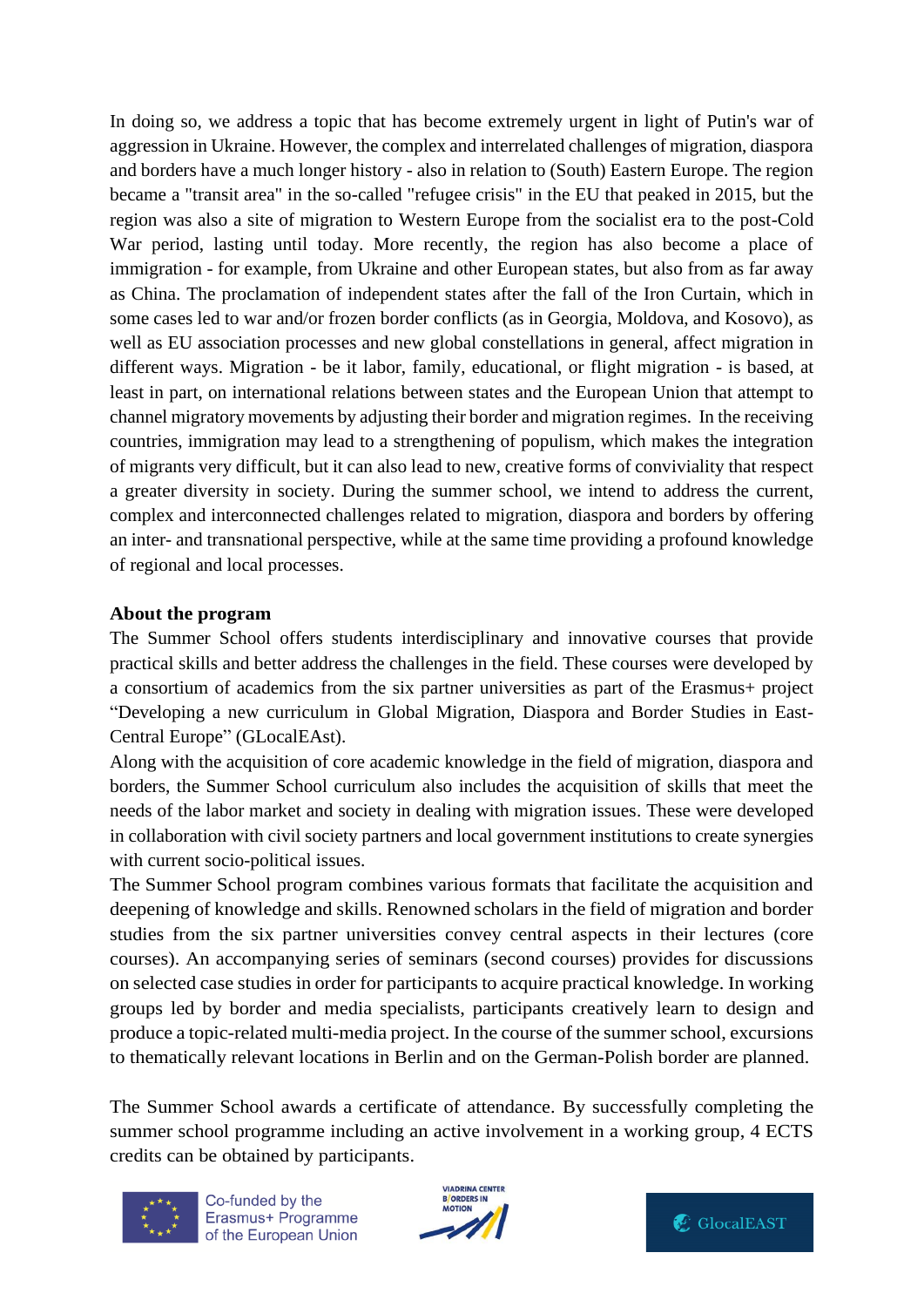# **About the venue of the summer school: European University Viadrina in Frankfurt (Oder), Germany**

The European University Viadrina has the highest degree of internationalization among students in the German higher education landscape. It is located at the very east of Germany, in the German-Polish twin city of Frankfurt (Oder) and Słubice, just about 80 km from Germany's capital Berlin. The Viadrina Center B/ORDERS IN MOTION, a research institute of the European University Viadrina, is internationally renowned in the field of border research and innovatively links interdisciplinary border and migration studies. The summer school is organized by the Center in cooperation with the International Office of the Viadrina.

## **Who can apply?**

The summerschool aims at graduate students from the 6 consortium universities who are interested in the exploration of migration, diaspora and borders issues.

Students who are not enrolled at one of the six partner universities are not eligible for application.

Please note that the summer school is directed mainly at master and doctoral students. In exceptional, well-founded cases of strong motivation and fulfillment of the selection criteria, applications of Bachelor students can be considered. Post-doctoral researchers are not eligible to attend.

Participants are required to have a very good command of English as the teaching language will be English. The number of participants is limited to 30 attendees.

# **Organizational information and application procedure:**

For all participants, there is no enrolment fee. Thanks to the financial support of the Erasmus+ project, international students of the 5 non-German partner universities will receive a grant (lump sum) which covers expenses for travel as well as food and lodging. International participants are recommended to stay in a dormitory (single room as far as available) located at the Polish side of the twin city, within walking distance to the summer school venue.

Students from the University of Viadrina will not be provided with a grant, but they are highly encouraged to apply for participation in the summer school, too.

# **How to apply?**

Participation in the summer school is bound to an application procedure. Decisions about participation will be made by a selection committee in the respective consortium university where the applicant is enrolled (see list below).

In order to apply, please submit *a motivational letter* (max. 1 A4 page), which describes your interest in the summer school and possibly also your knowledge, specialization and interest with regard to migration, diaspora and borders issues as well as your international experiences, intercultural competences and your level of English language competence. A *short CV* is also required. Besides information about your educational and academic attainments (transcript of records), please indicate courses, internships or practical



Co-funded by the Erasmus+ Programme of the European Union